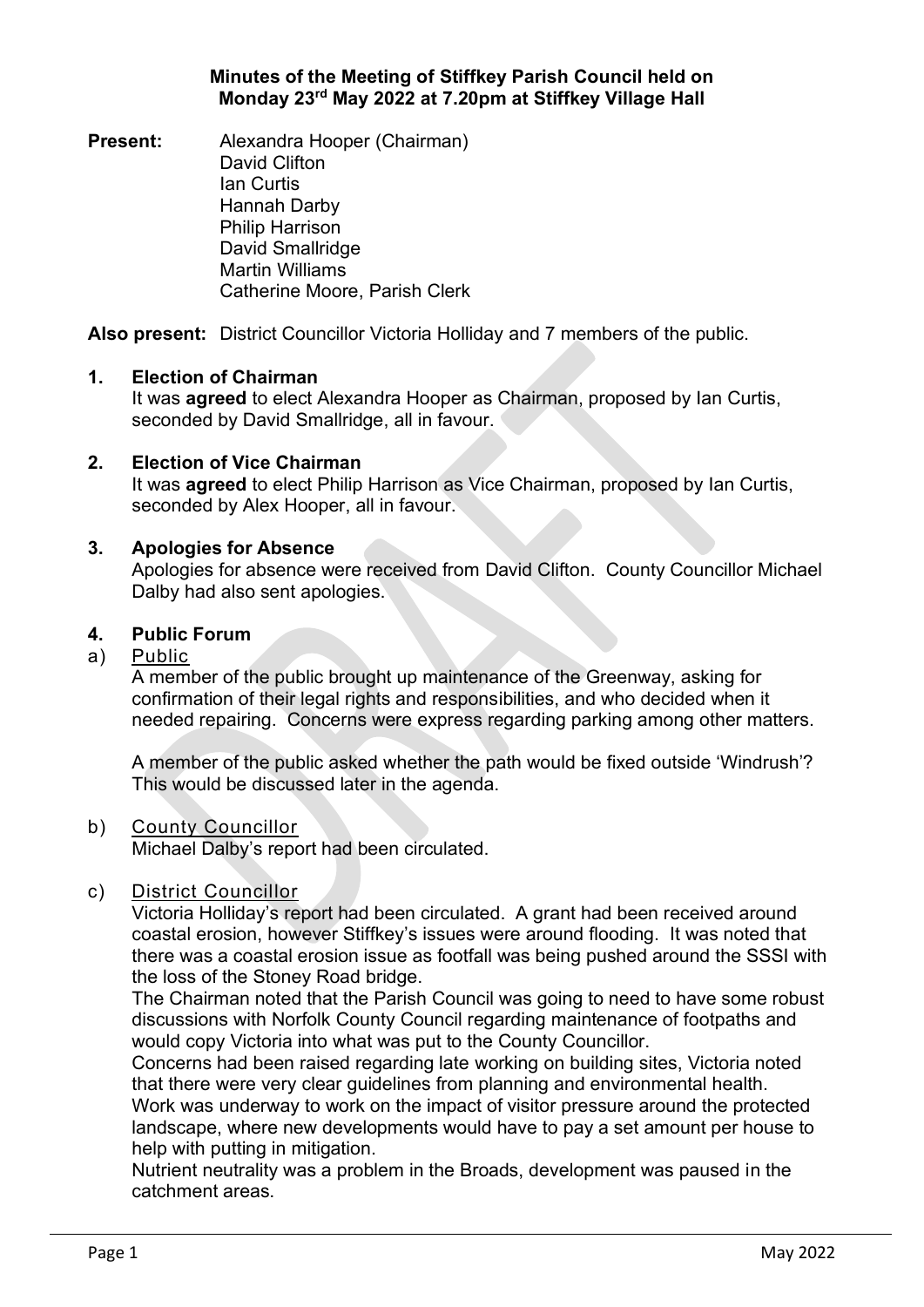A public consultation on car park charges was underway and available on the North Norfolk District Council website.

Victoria was asked to send the figures relating to second homes and council tax charges. **ACTION: VH**

# **5. Declaration of Interest for items on the agenda**

Phil Harrison declared an interest in item 11e – Greenway - as his family owned part of this.

## **6. Minutes of the meeting held on Monday 28th March 2022**

The minutes of the meeting were **agreed**, proposed by Phil Harrison, seconded by Hannah Darby, all in favour, and were signed by the Chairman.

## **7. Planning**

## a) New Applications

RV/22/1002 Red Lion, 44 Wells Road: Variation of Condition 1 (approved plans) for Planning Permission RV/21/2924 to allow larger windows on first floor of south east elevation; addition of solar thermal collectors and solar photovoltaic panels on roof; addition of rooftop terrace; installation of Power Wall with electric vehicle charging points; installation of air source heat pump; installation of exterior lighting.

No comments. It was **agreed** to make no objections and no comments, proposed by Martin Williams, seconded by Hannah Darby, all in favour. **ACTION: Clerk**

b) Applications considered between meetings None.

## **8. Matters Arising from the Minutes**

- a) Meadow Lea Traffic Management; and General Development Issues Meadow Lea – the developer had asked for lights and scaffolding in October, and Anglian Water had asked for a three day closure for works. Anglian Water had agreed to combine two road closures into one in October half term. There had been general complaints about noise and working times, and once the information was received from Victoria it would be circulated. The issue at Windrush had been reported to Planning Enforcement, no reply had been received. It was rapidly becoming a parking bay. The Clerk would follow this up. **ACTION: Clerk**
- b) Grant Application for Village Hall Insurance The Clerk confirmed that the paperwork had been received from the Village Hall Chairman.
- c) Village Hall Planning Application The planning application would be submitted in the next few days.
- d) Oak Tree on Camping Hill It was confirmed that permission had been given for an oak tree on Camping Hill and had been planted.
- e) Abandoned Bicycle The notice had been put up, the notice was removed and another replaced it. The bicycle had been removed and donated to charity.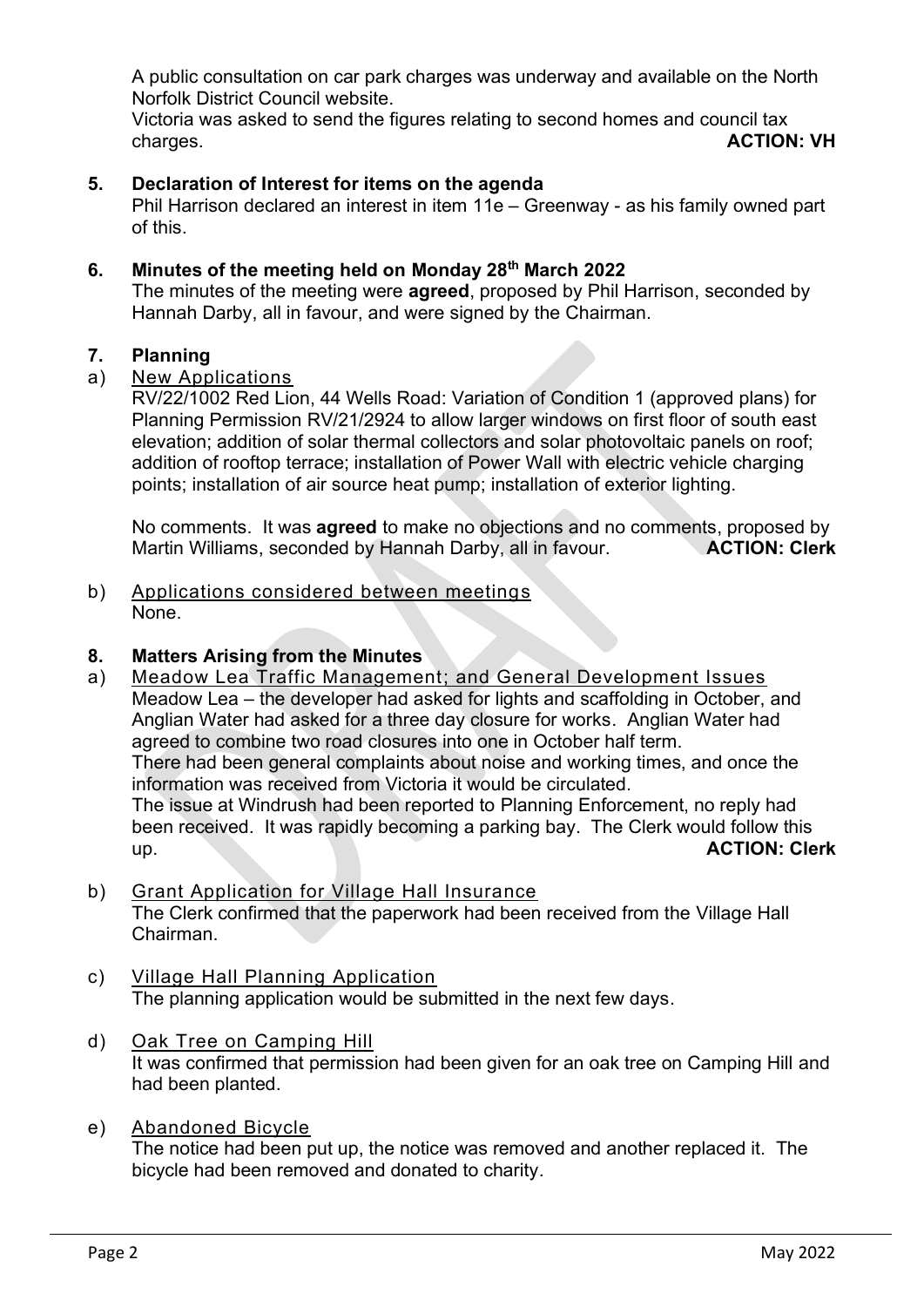f) Update on Landscape Review Comments had been submitted with no response as yet.

# **9. Finance**

- a) Year End Finances 2021/22 and Finances 2022/23 To Date The finances for the year ending 31.03.2022 were **noted**. The finances to date were **noted**, reporting that there was £3,998.42 in the current account and £6,554.70 in the deposit account at 10.05.2022. Receipts since the last meeting were:
	- £100 Garden Plots
	- £4.19 Interest
	- £3,502.00 precept (first instalment)
	- £103.86 VAT reclaim 2021/22
- b) Receive Internal Audit Report

The internal audit report was **noted**. The allotment fees would be reviewed as part of the budget setting. It was felt that the 'No' in regular reporting to Council was not correct as this was reported at every meeting.

## c) Annual Governance Annual Return

The Annual Governance Statement and Annual Accounting Statement were agreed, proposed by David Clifton, seconded by Phil Harrison, all in favour. It was agreed that the Council would declare itself exempt from external audit. **ACTION: Clerk**

## d) Insurance Prices

Four prices had been obtained and were read out. It was **agreed** to move to BHIB, proposed by Alex Hooper, seconded by Martin Williams, all in favour. **ACTION: Clerk**

#### e) Earmarked Reserves

It was **agreed** to earmark £1,500 towards an Election Reserve for a future contested election, proposed by Alex Hooper, seconded by Martin Williams, all in favour.

#### **ACTION: Clerk**

It was noted that there may be a bill for the uncontested election in due course. It was noted that there was no staffing contingency in the event of the Clerk going sick and bringing in a locum, it was **agreed** to put £500 into a staffing contingency, proposed by Alex Hooper, seconded by Martin Williams, all in favour.

#### f) Payments

It was **agreed** to pay the following, proposed by Ian Curtis, seconded by Hannah Darby, all in favour:-

| C Moore              | Salary & Expenses Apr & May 22         | £381.46 |
|----------------------|----------------------------------------|---------|
| <b>HMRC</b>          | PAYE Apr & May 22                      | £95.20  |
| <b>Norfolk ALC</b>   | Subscription                           | £86.23  |
| Npower               | Streetlight Electric Jan - Mar 2022    | £141.36 |
| <b>Kerrie Wilton</b> | <b>Internal Audit</b>                  | £50.00  |
| <b>SSE</b>           | <b>Streetlight Electric April 2022</b> | £28.53  |
| North Norfolk DC     | <b>Camping Hill Licence</b>            | £100.00 |
|                      |                                        |         |

Cheques for the wayleave; and the access fee were passed to the Clerk to be banked and would be paid out to the Village Hall on the next agenda. **ACTION: Clerk**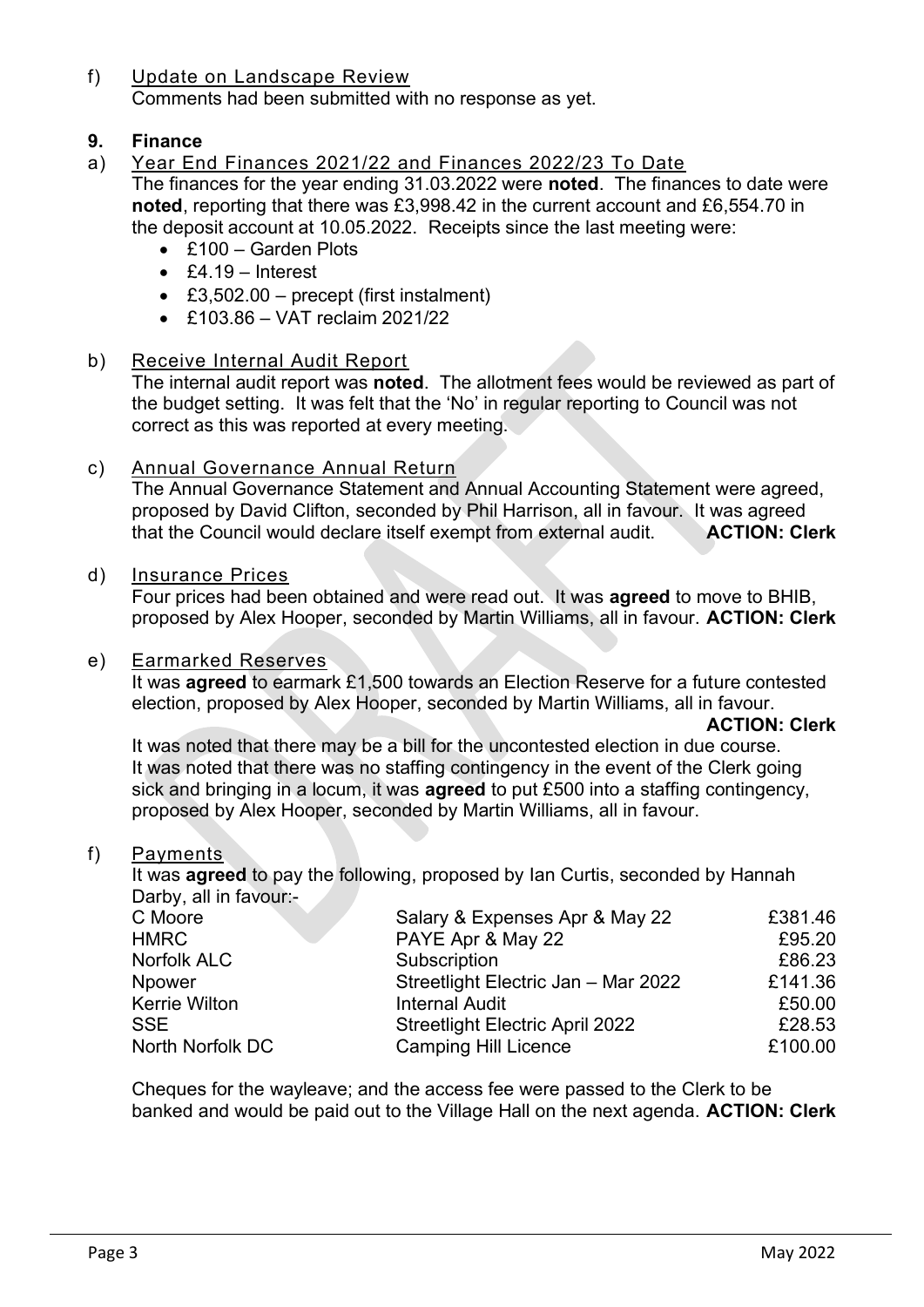# **10. Correspondence**

- a) Textile Bank North Norfolk District Council A letter had been received asking parishes to host textile banks, it was **agreed** not to pursue this.
- b) Norfolk County Council Consultation on Local List for Validation of Planning Applications

The consultation had been circulated. It was **agreed** that a response would be drafted by Alex Hooper and Martin Williams, and circulated. **ACTION: AH / MW**

c) Grant Application for Jubilee Picnic

A letter requesting a donation of £250 for the Jubilee picnic was read, noting that they wanted to pay for incidentals such as cleaning, bunting, binbags etc. It was **agreed** to pay £250 towards this, proposed by Phil Harrison, seconded by Ian Curtis, all in favour. This would be paid to the playing field charity account. **ACTION: Clerk**

d) General Correspondence None.

# **11. Other Matters**

a) Streetlighting Electric Contract

It was noted that changes in the charging structure for the unmetered supply had resulted in an increase from May 2022 from £319.32 per annum to £1,639.36 per annum. The Clerk had negotiated a contract with SSE through Renew and Sustain, an energy broker, which would cost £547.55 per annum on a four year contract.

b) Dog Bins – Frequency of Collection

It was noted that increasing the frequency of collection to weekly during the summer season would cost an additional £200. It was **agreed** not to go ahead with this. This situation could be reviewed as necessary.

# c) Letter to National Trust regarding Stoney Road Bridge

The draft letter was considered and **agreed**, proposed by Alex Hooper, seconded by Martin Williams, all in favour. **ACTION: Clerk** The Chairman reported that the bridge had not been replaced by the start of the summer season as mentioned in the press release. It was suggested that the National Trust had to apply for planning permission for the new bridge.

- d) Registering of Footpath Stoney Road Ian Curtis noted that he had everything ready to be sent, with forms and evidence. Notice needed to be served to the National Trust and to Norfolk County Council. It was **agreed** that this would be registered, proposed by Ian Curtis, seconded by Alex Hooper, all in favour. **ACTION: Clerk**
- e) Maintenance of Greenway BOAT

A lot of research had been carried out into the definition of a BOAT; and where the maintenance responsibilities were. Norfolk County Council published a list of which areas were maintainable at public expense, and these footpaths and BOAT were included. An email had been sent asking whether they would maintain this, and an unsatisfactory response had been received, giving information already known. Further questioning would be required to Norfolk County Council on this matter. It was understood that if it fell under Norfolk County Council, they would decide when repair was needed.